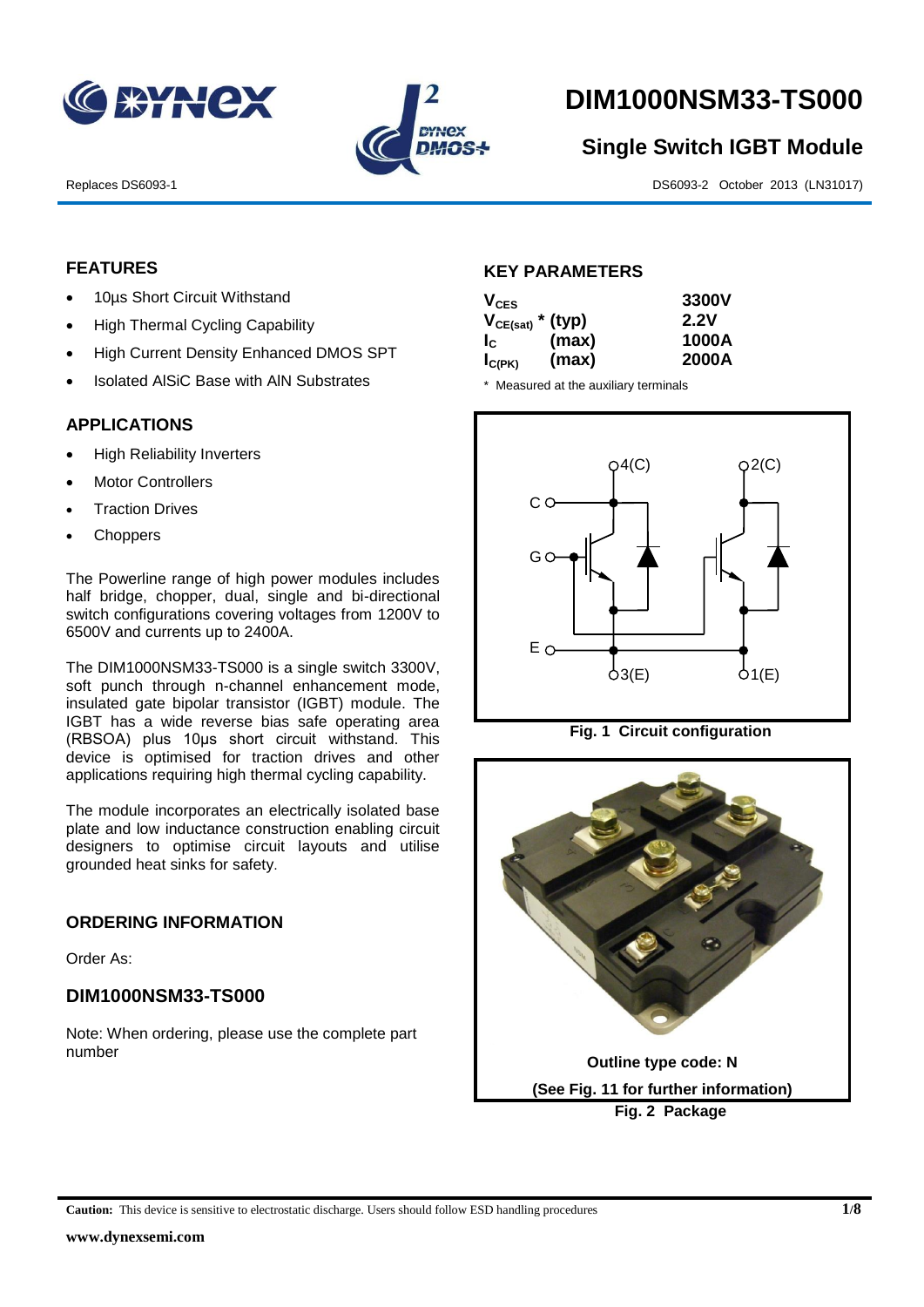## **ABSOLUTE MAXIMUM RATINGS**

Stresses above those listed under 'Absolute Maximum Ratings' may cause permanent damage to the device. In extreme conditions, as with all semiconductors, this may include potentially hazardous rupture of the package. Appropriate safety precautions should always be followed. Exposure to Absolute Maximum Ratings may affect device reliability.

#### **Tcase = 25°C unless stated otherwise**

| Symbol           | <b>Parameter</b>                  | <b>Test Conditions</b>                                   | Max. | <b>Units</b> |
|------------------|-----------------------------------|----------------------------------------------------------|------|--------------|
| $V_{CES}$        | Collector-emitter voltage         | $V_{GF} = 0V$                                            | 3300 | V            |
| $V_{GES}$        | Gate-emitter voltage              |                                                          | ±20  | V            |
| $I_{\rm C}$      | Continuous collector current      | $T_{\text{case}} = 110^{\circ}C$                         | 1000 | A            |
| $I_{C(PK)}$      | Peak collector current            | 1ms, $T_{\text{case}} = 140^{\circ}$ C                   | 2000 | A            |
| $P_{\text{max}}$ | Max. transistor power dissipation | $T_{\text{case}} = 25^{\circ}C$ , $T_i = 150^{\circ}C$   | 10.4 | kW           |
| $l^2t$           | Diode $I^2t$ value                | $V_R = 0$ , $t_p = 10$ ms, $T_i = 125$ <sup>o</sup> C    | 320  | $kA^2s$      |
| $V_{\sf isol}$   | Isolation voltage - per module    | Commoned terminals to base plate.<br>AC RMS, 1 min, 50Hz | 6000 | V            |
| $Q_{PD}$         | Partial discharge - per module    | IEC1287, $V_1 = 3500V$ , $V_2 = 2600V$ , 50Hz RMS        | 10   | рC           |

## **THERMAL AND MECHANICAL RATINGS**

| Internal insulation material:     | AIN              |
|-----------------------------------|------------------|
| Baseplate material:               | <b>AISiC</b>     |
| Creepage distance:                | 33mm             |
| Clearance:                        | 20 <sub>mm</sub> |
| CTI (Comparative Tracking Index): | >600             |

| Symbol           | <b>Parameter</b>                                      | <b>Test Conditions</b>                        | Min   | Typ. | <b>Max</b> | <b>Units</b>    |
|------------------|-------------------------------------------------------|-----------------------------------------------|-------|------|------------|-----------------|
| $R_{th(j-c)}$    | Thermal resistance - transistor                       | Continuous dissipation -<br>junction to case  |       |      | 12         | °C/kW           |
| $R_{th(i-c)}$    | Thermal resistance - diode                            | Continuous dissipation -<br>junction to case  |       | ٠    | 24         | °C/kW           |
| $R_{th(c-h)}$    | Thermal resistance – case to heatsink<br>(per module) | Mounting torque 5Nm<br>(with mounting grease) |       |      | 8          | °C/kW           |
| $T_i$            | Junction temperature                                  | Transistor                                    |       | ۰    | 150        | $^{\circ}C$     |
|                  |                                                       | Diode                                         |       | ۰    | 150        | $^{\circ}C$     |
| $T_{\text{stg}}$ | Storage temperature range                             |                                               | $-40$ | ۰    | 125        | $\rm ^{\circ}C$ |
|                  |                                                       | Mounting - M6                                 |       |      | 5          | Nm              |
|                  | Screw torque                                          | Electrical connections - M4                   |       |      | 2          | <b>Nm</b>       |
|                  |                                                       | Electrical connections - M8                   |       |      | 10         | Nm              |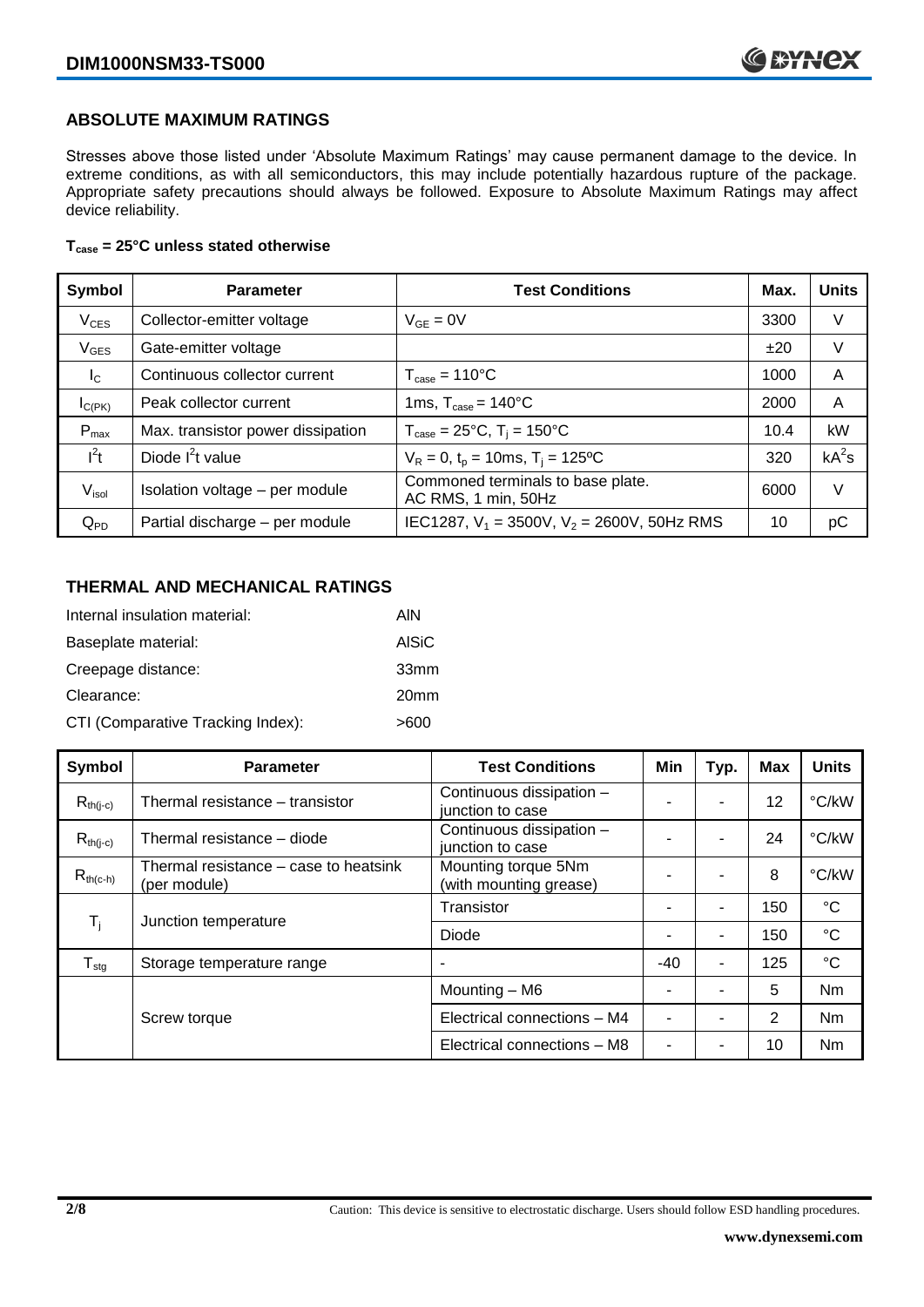# **ELECTRICAL CHARACTERISTICS**

#### **Tcase = 25°C unless stated otherwise.**

| <b>Symbol</b>      | <b>Parameter</b>                        | <b>Test Conditions</b>                                                                                                                                 | Min | <b>Typ</b> | Max | <b>Units</b> |
|--------------------|-----------------------------------------|--------------------------------------------------------------------------------------------------------------------------------------------------------|-----|------------|-----|--------------|
|                    |                                         | $V_{GE} = 0V$ , $V_{CE} = V_{CES}$                                                                                                                     |     |            | 4   | mA           |
| $I_{\text{CES}}$   | Collector cut-off current               | $V_{GE} = 0V$ , $V_{CE} = V_{CES}$ , $T_{case} = 125$ °C                                                                                               |     |            | 60  | mA           |
|                    |                                         | $V_{GE}$ = 0V, $V_{CE}$ = $V_{CES}$ , $T_{case}$ = 150°C                                                                                               |     |            | 100 | mA           |
| $I_{\text{GES}}$   | Gate leakage current                    | $V_{GE} = \pm 20V$ , $V_{CE} = 0V$                                                                                                                     |     |            | 1   | μA           |
| $V_{GE(TH)}$       | Gate threshold voltage                  | $I_C = 80$ mA, $V_{GE} = V_{CE}$                                                                                                                       |     | 5.7        |     | $\vee$       |
|                    |                                         | $V_{GE}$ = 15V, $I_C$ = 1000A                                                                                                                          |     | 2.2        |     | $\vee$       |
| $V_{CE(sat)}$      | Collector-emitter saturation<br>voltage | $V_{GE}$ = 15V, $I_C$ = 1000A, T <sub>i</sub> = 125°C                                                                                                  |     | 2.8        |     | $\vee$       |
|                    |                                         | $V_{GE}$ = 15V, $I_C$ = 1000A, $T_i$ = 150°C                                                                                                           |     | 3.0        |     | $\vee$       |
| $I_F$              | Diode forward current                   | DC                                                                                                                                                     |     | 1000       |     | A            |
| $I_{FM}$           | Diode maximum forward current           | $t_p = 1$ ms                                                                                                                                           |     | 2000       |     | A            |
|                    | Diode forward voltage<br>(IGBT arm)     | $I_F = 1000A$                                                                                                                                          |     | 2.4        |     | $\vee$       |
| $V_F$ <sup>†</sup> |                                         | $I_F = 1000A$ , $T_i = 125^{\circ}C$                                                                                                                   |     | 2.5        |     | $\vee$       |
|                    |                                         | $I_F = 1000A$ , $T_i = 150^{\circ}C$                                                                                                                   |     | 2.4        |     | $\vee$       |
| $C_{\text{ies}}$   | Input capacitance                       | $V_{CE} = 25V$ , $V_{GE} = 0V$ , $f = 1MHz$                                                                                                            |     | 170        |     | nF           |
| $Q_{q}$            | Gate charge                             | $±15V$ Including external C <sub>ge</sub>                                                                                                              |     | 17         |     | $\mu$ C      |
| $C_{res}$          | Reverse transfer capacitance            | $V_{CE} = 25V$ , $V_{GE} = 0V$ , $f = 1MHz$                                                                                                            |     | 4          |     | nF           |
| $L_M$              | Module inductance                       |                                                                                                                                                        |     | 15         |     | nH           |
| $R_{INT}$          | Internal resistance                     |                                                                                                                                                        |     | 135        |     | $\mu\Omega$  |
| SC <sub>Data</sub> | Short circuit current, I <sub>SC</sub>  | $T_i = 150^{\circ}C$ , $V_{CC} = 2500V$<br>$t_p \le 10 \mu s$ , $V_{GE} \le 15V$<br>$V_{CE \text{ (max)}} = V_{CES} - L^* \times dl/dt$<br>IEC 60747-9 |     | 3700       |     | A            |

#### **Note:**

 $^\dagger$  Measured at the auxiliary terminals

 $\check{}$  L is the circuit inductance + L<sub>M</sub>

**Caution:** This device is sensitive to electrostatic discharge. Users should follow ESD handling procedures **3/8**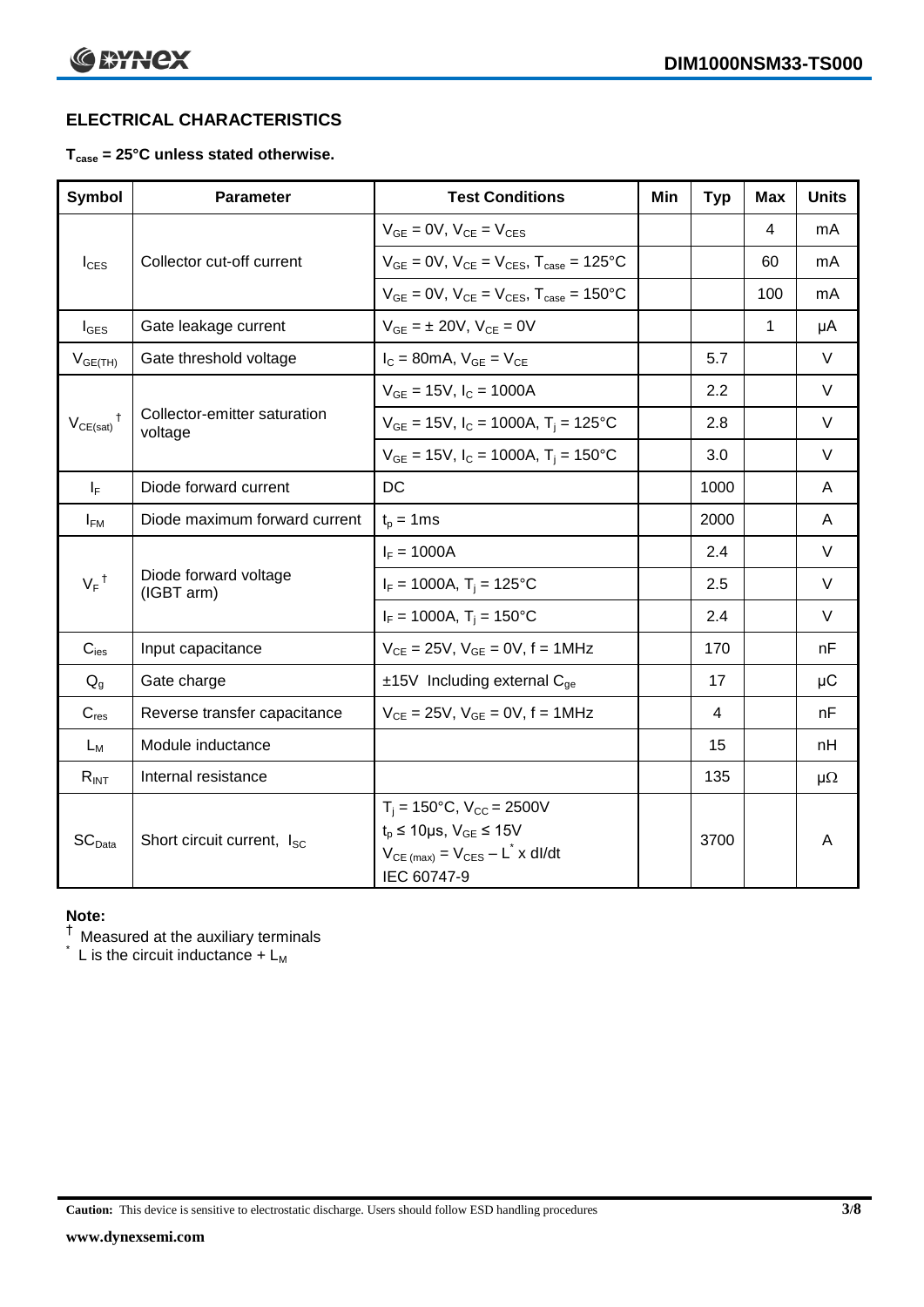# **ELECTRICAL CHARACTERISTICS**

**Tcase = 25°C unless stated otherwise**

| Symbol       | <b>Parameter</b>               | <b>Test Conditions</b>                              | Min | Typ. | Max | <b>Units</b> |
|--------------|--------------------------------|-----------------------------------------------------|-----|------|-----|--------------|
| $t_{d(off)}$ | Turn-off delay time            | $I_c = 1000A$                                       |     | 1.9  |     | μs           |
| t            | Fall time                      | $V_{GE} = \pm 15V$                                  |     | 520  |     | ns           |
| $E_{OFF}$    | Turn-off energy loss           | $V_{CE} = 1800V$                                    |     | 1800 |     | mJ           |
| $t_{d(on)}$  | Turn-on delay time             | $R_{G(ON)} = 2.2\Omega$<br>$R_{G(OFF)} = 2.2\Omega$ |     | 560  |     | ns           |
| t,           | Rise time                      | $C_{\text{qe}} = 220nF$                             |     | 360  |     | ns           |
| $E_{ON}$     | Turn-on energy loss            | $L_s \sim 100nH$                                    |     | 1300 |     | mJ           |
| $Q_{rr}$     | Diode reverse recovery charge  | $I_F = 1000A$                                       |     | 600  |     | $\mu$ C      |
| $I_{rr}$     | Diode reverse recovery current | $V_{CF} = 1800V$                                    |     | 680  |     | A            |
| $E_{rec}$    | Diode reverse recovery energy  | $dl_F/dt = 2700A/\mu s$                             |     | 750  |     | mJ           |

#### **Tcase = 125°C unless stated otherwise**

| Symbol              | <b>Parameter</b>               | <b>Test Conditions</b>                              | Min | Typ. | <b>Max</b> | <b>Units</b> |
|---------------------|--------------------------------|-----------------------------------------------------|-----|------|------------|--------------|
| $t_{d(\text{off})}$ | Turn-off delay time            | $I_c = 1000A$                                       |     | 2.0  |            | μs           |
| τ,                  | Fall time                      | $V_{GF} = \pm 15V$                                  |     | 570  |            | ns           |
| $E_{OFF}$           | Turn-off energy loss           | $V_{CE} = 1800V$                                    |     | 2000 |            | mJ           |
| $t_{d(on)}$         | Turn-on delay time             | $R_{G(ON)} = 2.2\Omega$<br>$R_{G(OFF)} = 2.2\Omega$ |     | 550  |            | ns           |
| t,                  | Rise time                      | $C_{qe} = 220nF$                                    |     | 420  |            | ns           |
| $E_{ON}$            | Turn-on energy loss            | $L_s \sim 100nH$                                    |     | 1600 |            | mJ           |
| $Q_{rr}$            | Diode reverse recovery charge  | $I_F = 1000A$                                       |     | 935  |            | μC           |
| $I_{rr}$            | Diode reverse recovery current | $V_{CE} = 1800V$                                    |     | 775  |            | A            |
| $E_{rec}$           | Diode reverse recovery energy  | $dl_F/dt = 2700A/\mu s$                             |     | 1200 |            | mJ           |

#### **Tcase = 150°C unless stated otherwise**

| Symbol              | <b>Parameter</b>               | <b>Test Conditions</b>                              | Min | Typ. | Max | <b>Units</b> |
|---------------------|--------------------------------|-----------------------------------------------------|-----|------|-----|--------------|
| $t_{d(\text{off})}$ | Turn-off delay time            | $I_c = 1000A$                                       |     | 2.0  |     | μs           |
| t                   | Fall time                      | $V_{GE} = \pm 15V$                                  |     | 580  |     | ns           |
| $E_{OFF}$           | Turn-off energy loss           | $V_{CE} = 1800V$                                    |     | 2100 |     | mJ           |
| $t_{d(on)}$         | Turn-on delay time             | $R_{G(ON)} = 2.2\Omega$<br>$R_{G(OFF)} = 2.2\Omega$ |     | 550  |     | ns           |
| t,                  | Rise time                      | $C_{qe} = 220nF$                                    |     | 430  |     | ns           |
| $E_{ON}$            | Turn-on energy loss            | $L_s \sim 100$ nH                                   |     | 1750 |     | mJ           |
| $Q_{rr}$            | Diode reverse recovery charge  | $I_F = 1000A$                                       |     | 1100 |     | μC           |
| $I_{rr}$            | Diode reverse recovery current | $V_{CF} = 1800V$                                    |     | 825  |     | A            |
| $E_{rec}$           | Diode reverse recovery energy  | $dl_F/dt = 2700A/\mu s$                             |     | 1450 |     | mJ           |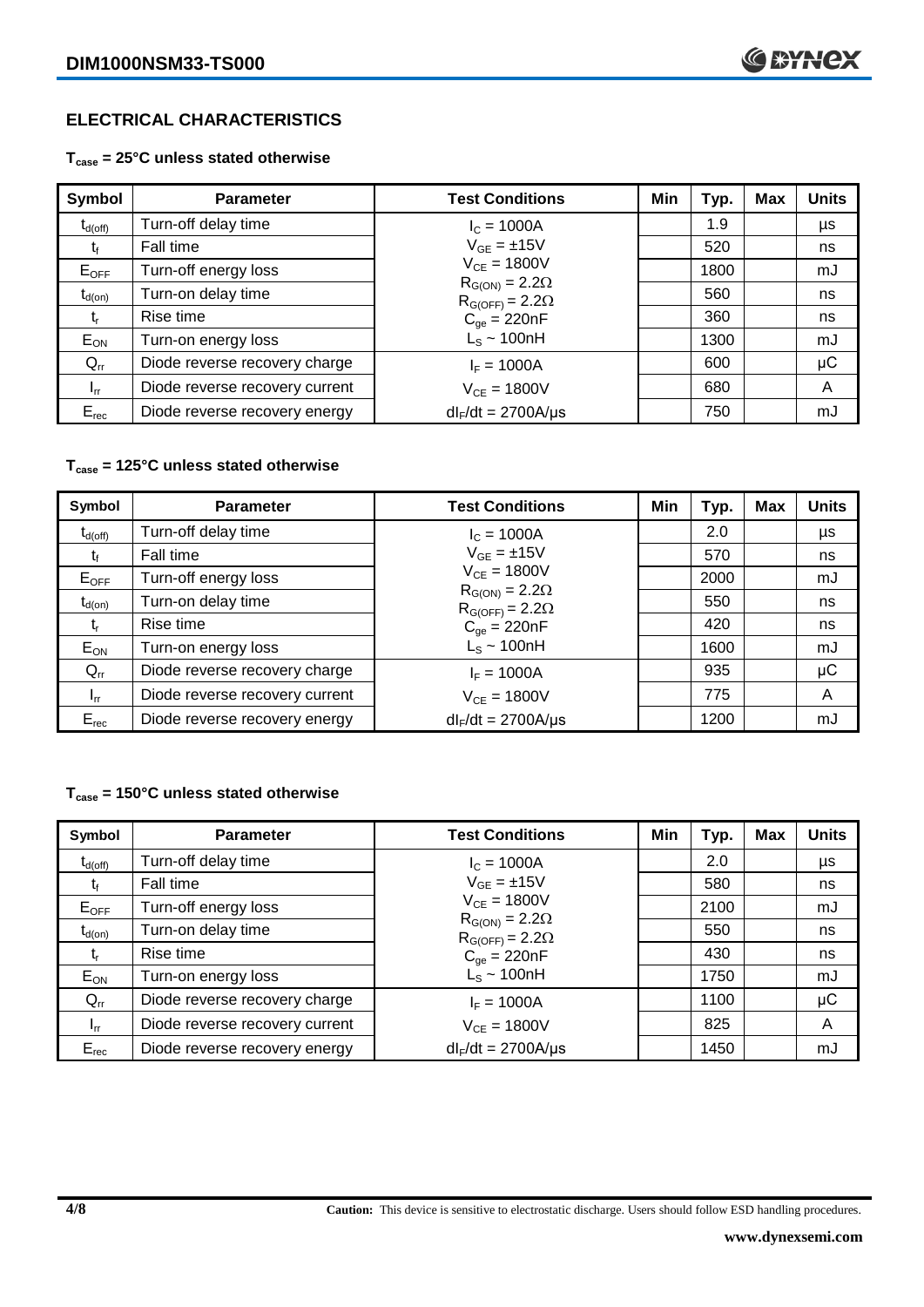

**Caution:** This device is sensitive to electrostatic discharge. Users should follow ESD handling procedures **5/8**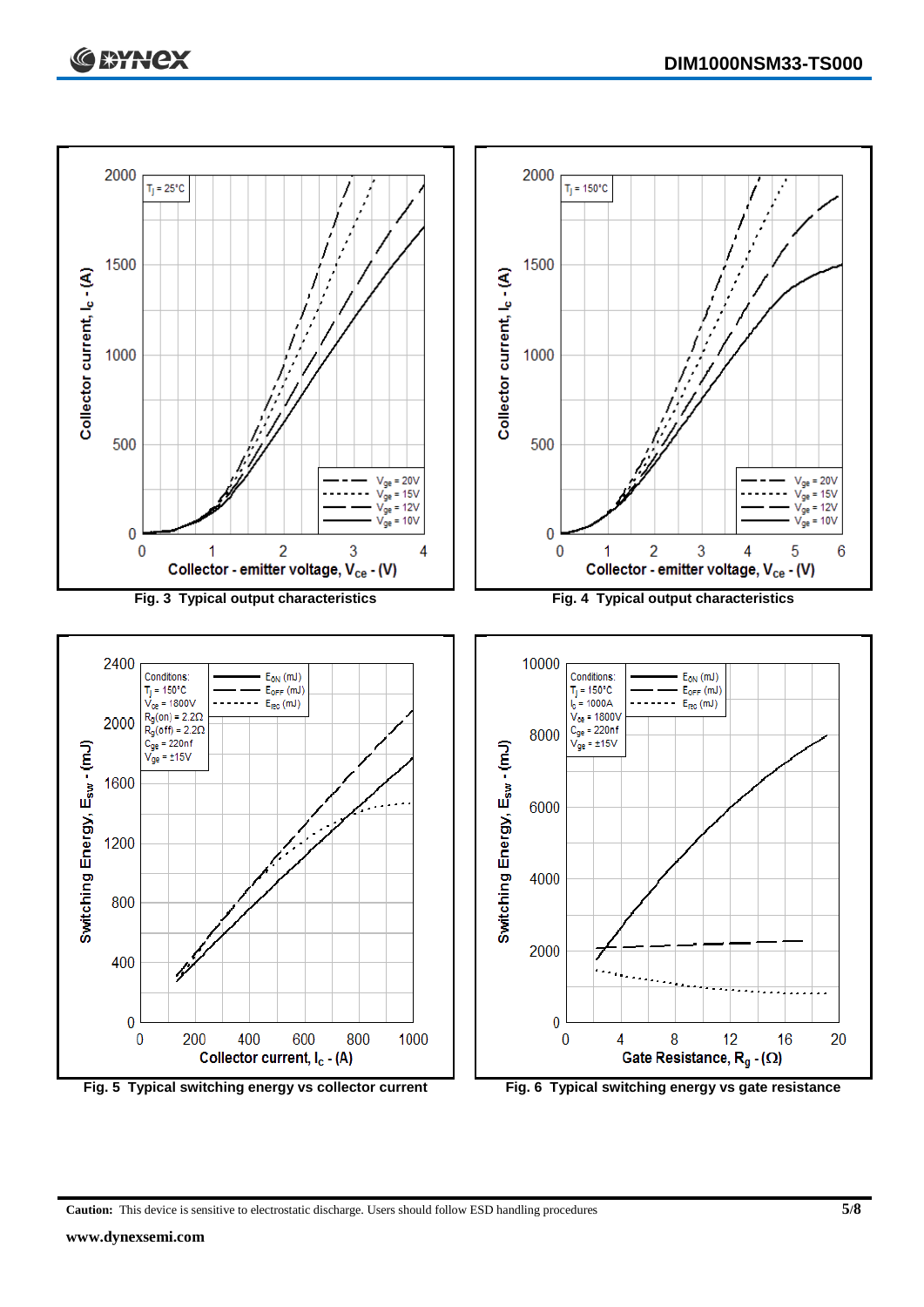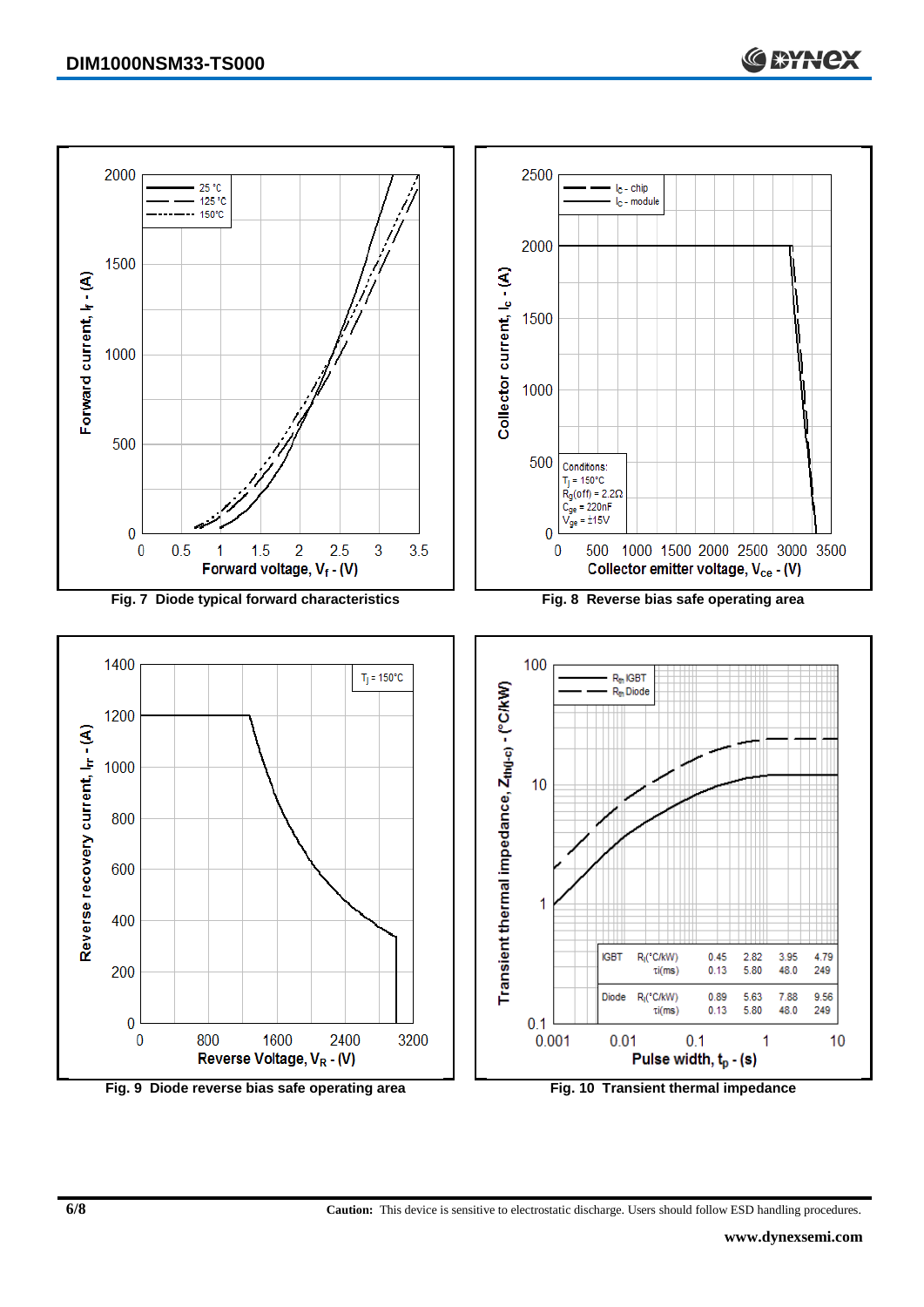



#### **PACKAGE DETAILS**

For further package information, please visit our website or contact Customer Services. All dimensions in mm, unless stated otherwise. **DO NOT SCALE.**



**Caution:** This device is sensitive to electrostatic discharge. Users should follow ESD handling procedures **7/8**